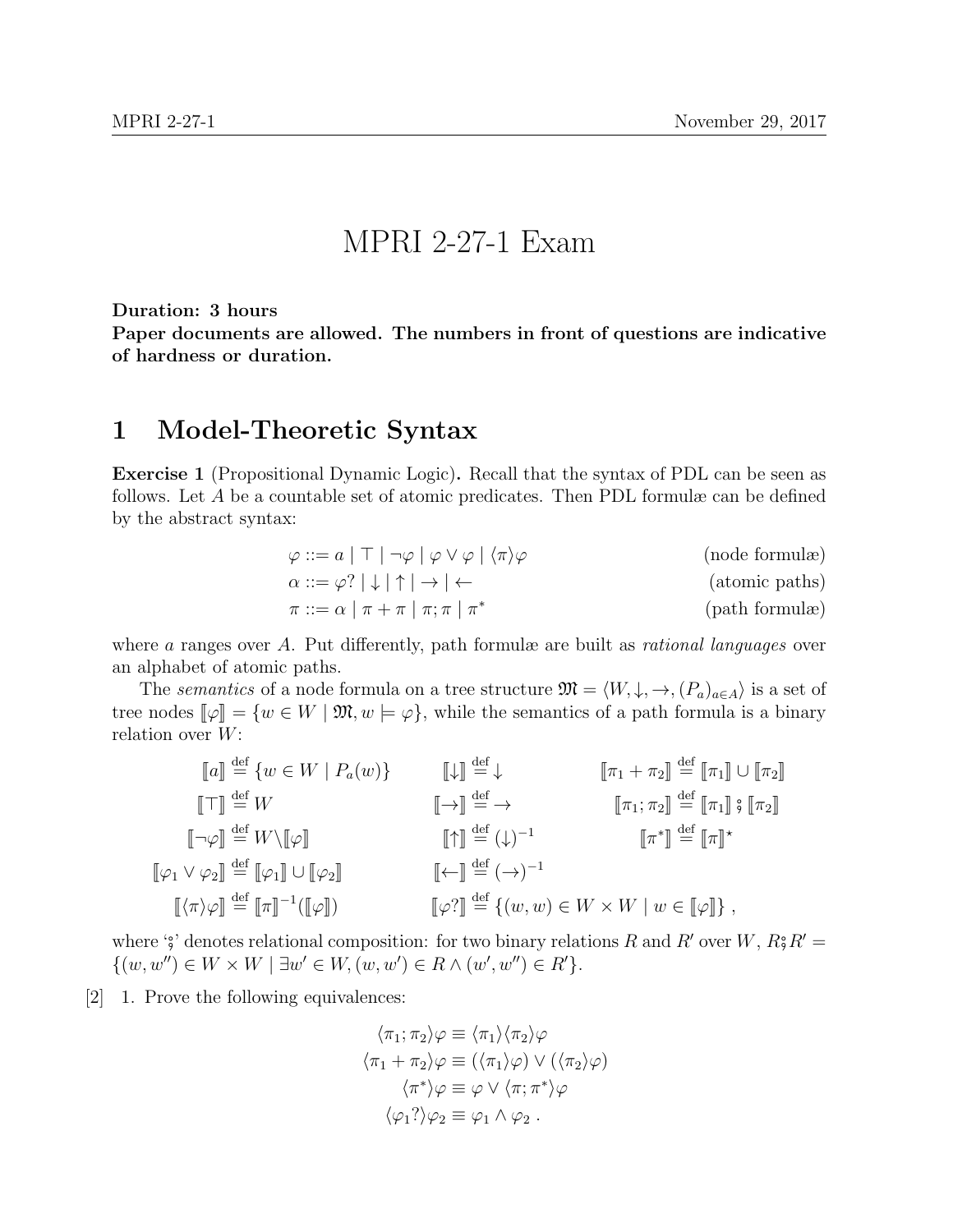[2] Let us assume that we distinguish three disjoint subsets of labels: nonterminal labels in 2.  $N \subseteq A$ , part-of-speech labels  $\Theta \subseteq A$ , and an open lexicon  $L \subseteq A$ . For example, in the tree in [Figure 1](#page-1-0) below, we have  $\{S, NP, VP, PP\} \subseteq N$ ,  $\{PRP, VBD, DT, NN, IN\} \subseteq$  $\Theta$ , and  $\{He, \,hurbed, \,the, \,ball, \,into, \, basket\} \subseteq L$ .

Give a PDL formula ensuring that its models are labelled consistently with this style of constituent analysis.



<span id="page-1-0"></span>Figure 1: Example of a constituent tree. The head children are starred. The lexical heads of internal nodes are indicated inside brackets.

[3] 3. Recall from the lecture notes that a head percolation function  $h: N \to \{l, r\} \times (N \cup \Theta)^*$ provides for a given parent label  $A \in N$  a pair  $(d, X_1 \cdots X_n)$  consisting of a direction d and a list of potential head labels  $X_1 \cdots X_n$ . The intended semantics of such a function is to identify the head child of an A-labelled node  $w \in W$ . The direction indicates whether we should process the list of children of w left-to-right  $(l)$  or right-to-left  $(r)$ . If  $X_1$  appears among the children of w, then its leftmost (in case of l, and rightmost in case of r) occurrence is the head child of w. Otherwise, if  $X_2$  appears among the children, then its leftmost (in case of  $l$ , and rightmost in case of  $r$ ) occurrence is the head child of w... If none of  $X_1, \ldots, X_n$  appears among the children of w, then its leftmost (in case of  $l$ , and rightmost in case of  $r$ ) child is considered as its head. For instance, the function

$$
h(S) = (r, TO IN VP S SBAR \cdots)
$$
  
\n
$$
h(VP) = (l, VBD VBN VBZ VB VBG VP \cdots)
$$
  
\n
$$
h(NP) = (r, NN NNP NNS NNPS JJR CD \cdots)
$$
  
\n
$$
h(PP) = (l, IN TO VBG VBN \cdots)
$$

would result in the starred head children in [Figure 1.](#page-1-0)

Given a head percolation function h, provide a PDL path formula  $\pi_h$  s.t.  $(w, w') \in [\![\pi_h]\!]$ <br>if w is the parent of w' and w' is the head child of w. Vour formula should also consider iff w is the parent of  $w'$  and  $w'$  is the head child of w. Your formula should also consider the case where w is labelled by a part-of-speech tag in  $\Theta$ .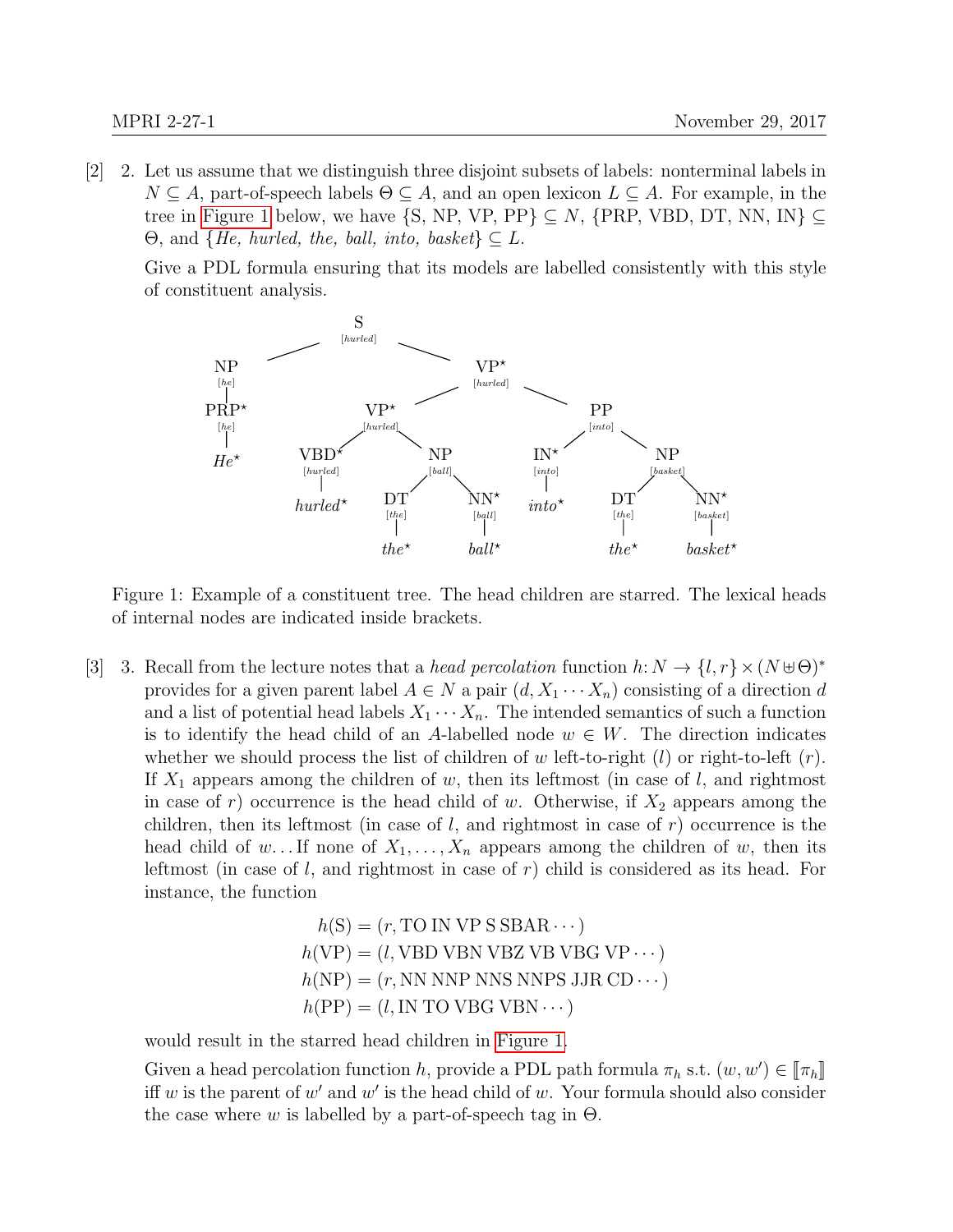- [1] 4. Provide a PDL path formula  $\pi_{lex}$  that holds between a node and its lexical head. The formula should allow to recover the lexical heads as indicated between brackets in [Figure 1.](#page-1-0)
- [1] 5. Consider  $L(\varphi)$  the set of trees that satisfy the PDL node formula  $\varphi$  at their root. Justify why yield $(L(\varphi))$  is a context-free word language.

Exercise 2 (Relational PDL). We extend the syntax of PDL to allow for 'relational paths'. To simplify matters, we shall only consider binary relational paths. Define  $\varepsilon \stackrel{\text{def}}{=} \top$ ?. Then binary relational paths are defined by the following abstract syntax:

$$
\beta ::= \alpha : \varepsilon \mid \varepsilon : \alpha \qquad \qquad \text{(atomic relations)}
$$
\n
$$
\rho ::= \beta \mid \rho + \rho \mid \rho; \rho \mid \rho^* \qquad \qquad \text{(relational paths)}
$$

and adding the construction  $\langle \rho \rangle$  to the syntax of node formulæ. Put differently, relational paths are constructed as rational relations over atomic paths. The semantics of a relational path on a tree structure  $\mathfrak{M} = \langle W, \downarrow, \to, (P_a)_{a \in A} \rangle$  is a 4-ary relation in  $W^2 \times W^2$ , i.e. a binary relation on paths, defined by:

$$
\llbracket \alpha : \varepsilon \rrbracket \stackrel{\text{def}}{=} \{ (w, w', w'', w'') \mid (w, w') \in \llbracket \alpha \rrbracket \land w'' \in W \}
$$

$$
\llbracket \varepsilon : \alpha \rrbracket \stackrel{\text{def}}{=} \{ (w, w, w', w'') \mid w \in W \land (w', w'') \in \llbracket \alpha \rrbracket \}
$$

for atomic relations, while the sematics for  $' +', '$ ; and  $'$ \*' are the obvious ones when seeing  $[\![\rho]\!]$  as a binary relation on *pairs* of nodes. Finally,

$$
[\![\langle \rho \rangle \!] \stackrel{\text{def}}{=} \{w \in W \mid \exists w', w'' \in W, (w, w', w, w'') \in [\![\rho]\!]\},
$$

meaning that we should find two paths starting from w and related by  $\rho$ .

[2] 1. Provide a relational path formula  $\rho_{\ell}$  such that

$$
[\![\rho_\ell]\!] = \{ (w_1, w_1w_2, w_1', w_1'w_2') \mid |w_2| = |w_2'| \in \mathbb{N}^* \}.
$$

Intuitively,  $\rho_{\ell}$  relates two paths  $(w_1, w_1w_2)$  and  $(w'_1, w'_1w_2)$ , both in  $[\downarrow^*]$ , such that  $w_1w_2$  is as far below  $w_1$  as  $w'_1w'_2$  is below  $w'_1$ .

- [2] Deduce that relational PDL allows to define some non-regular tree languages. 2.
- [4] 3. Recall from the classes that some natural languages, including Swiss German, exhibit cross-serial dependencies of the form  $L_{\text{cross}} \stackrel{\text{def}}{=} \{a^n b^m c^n d^m \mid n, m > 1\}.$  Provide a relational PDL node formula  $\varphi_{\text{cross}}$  such that  $yield(L(\varphi_{\text{cross}})) = L_{\text{cross}}$ .
- [4] 4. Show that the satisfiability problem for relational PDL is undecidable. Hint: Reduce from the Post Correspondence Problem.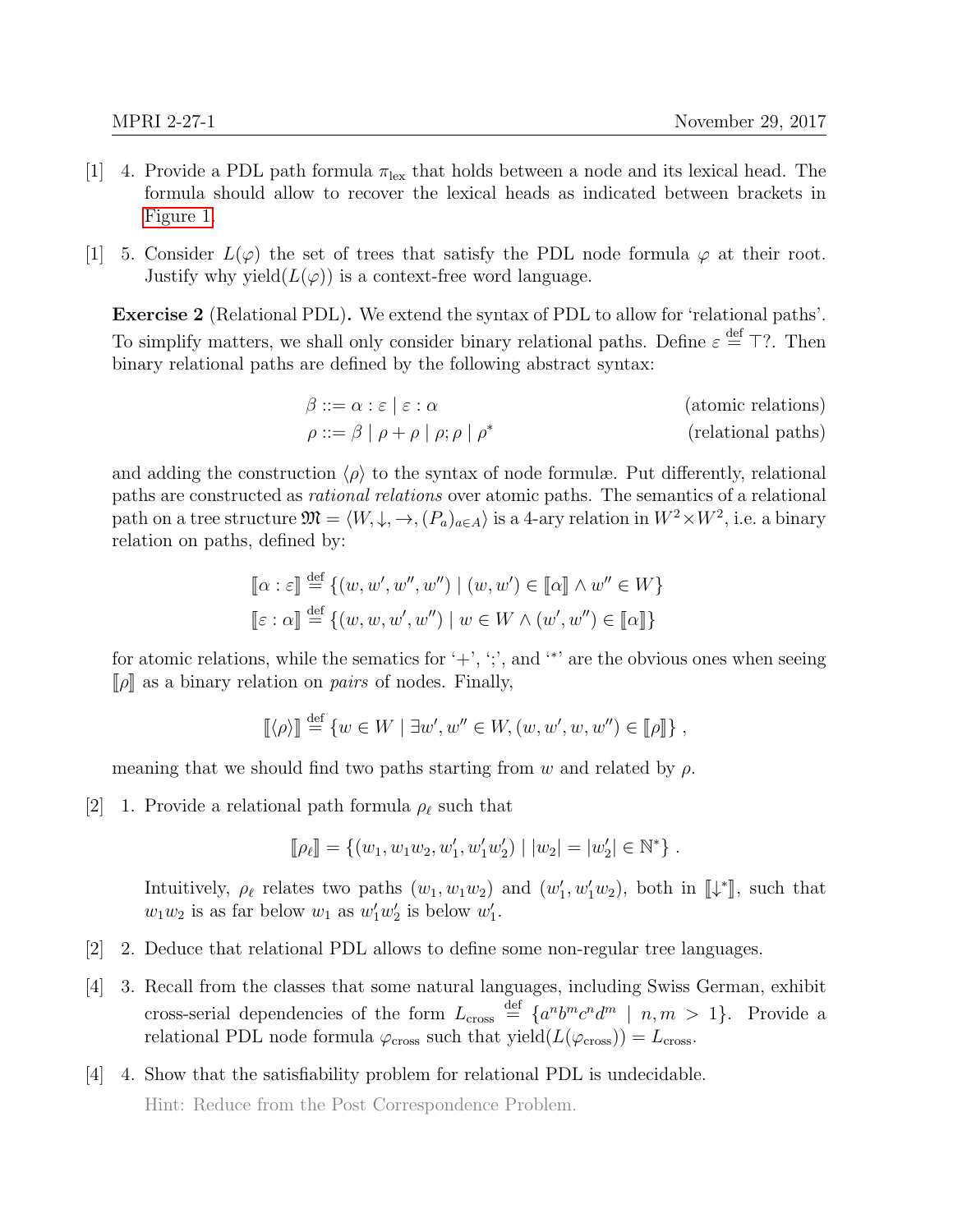## 2 Event semantics and adverbial modification

Exercise 3. One considers the three following signatures:

```
(\Sigma_{\rm ABS}) john : NPMARY : NPKISSED : NP \rightarrow NP \rightarrow VKISSED<sub>°</sub> : NP \rightarrow NP \rightarrow V°
                    NOT : (NP \rightarrow S_{\circ}) \rightarrow (NP \rightarrow S)E-CLOS : V \rightarrow SE\text{-}\text{CLOS}_\circ: V_\circ \to S_\circ(\Sigma_{\text{S-FORM}}) John : string
                    Mary : string
                   kissed : string
                       kiss : string
                        did : string
                        not : string
(\Sigma_{\text{L-FORM}}) j, m : e
                           kiss, past : v \rightarrow tagent, patient : v \rightarrow e \rightarrow t
```
In  $\Sigma_{\rm ABS}$ , the atomic type NP stands for the syntactic category of noun phrases, the atomic types  $S$  and  $S<sub>o</sub>$  for the syntactic category of sentences (positive and negative), and the atomic type V and  $V_{\rm o}$ , the syntactic categories of "open" sentences (positive and negative). The reason for distinguishing between the categories of positive and negative (open) sentences is merely syntactic. Without such a distinction, the surface realization of a negative expression such as:

not (kissed mary) john

would be:

<sup>∗</sup>John did not kissed Mary

Without this distinction, it would also be possible to iterate negation. This would allow the following ungrammatical sentences to be generated:

> <sup>∗</sup>John did not did not kissed Mary <sup>∗</sup>John did not did not did not kissed Mary . .

.

In  $\Sigma_{\text{S-FORM}}$ , as usual, *string* is defined to be  $o \rightarrow o$  for some atomic type o. This allows concatenation (+) to be defined as functional composition, and the empty word  $(\epsilon)$  as the identity.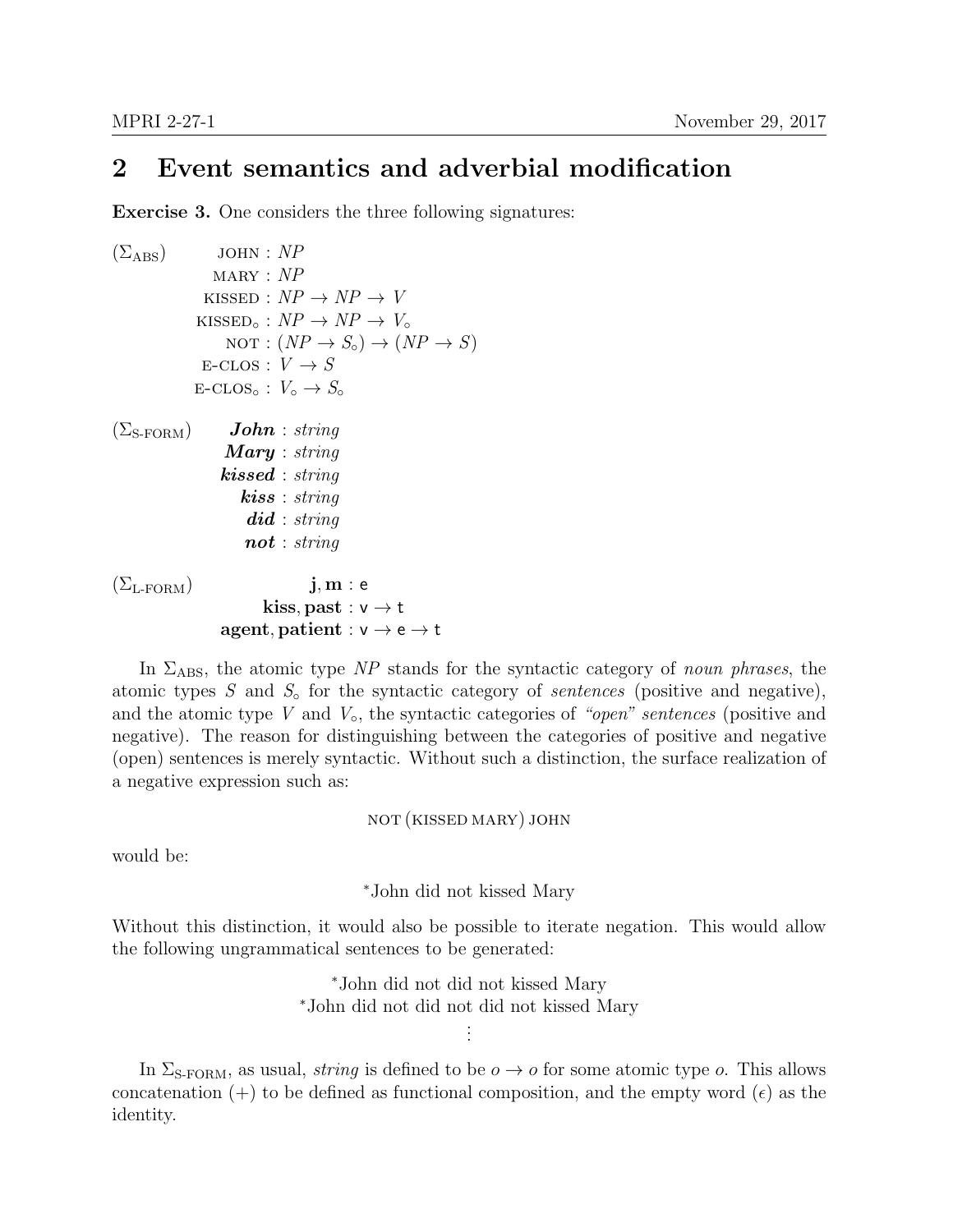In  $\Sigma_{\text{L-FORM}}$ , the atomic type e stands for the semantic category of *entities*, the atomic types t for the semantic category of truth values, and the atomic types v for the semantic category of events.

One then defines two morphism  $(\mathcal{L}_{SYNT} : \Sigma_{\text{ABS}} \to \Sigma_{S\text{-FORM}})$ , and  $\mathcal{L}_{SEM} : \Sigma_{\text{ABS}} \to$  $\Sigma_{\text{L-FORM}}$ ) as follows:

 $(\mathcal{L}_{\text{SYNT}})$  john := **John**  $\text{MARY} := \textit{Mary}$ KISSED :=  $\lambda xy. y + \textbf{kissed} + x$ KISSED<sub>o</sub> :=  $\lambda xy. y + \textit{kiss} + x$ NOT :=  $\lambda fx. x + did + not + (f \epsilon)$ E-CLOS, E-CLOS<sub>o</sub> :=  $\lambda x$ . x

 $(\mathcal{L}_{\mathrm{SEM}})$ 

JOHN := 
$$
\mathbf{j}
$$
  
\nMARY :=  $\mathbf{m}$   
\nKISSED, KISSED<sub>o</sub> :=  $\lambda xye$ . (kiss e)  $\wedge$  (agent e y)  $\wedge$  (patient e x)  $\wedge$  (past e)  
\nNOT :=  $\lambda px$ .  $\neg (px)$   
\nE-CLOS, E-CLOS<sub>o</sub> :=  $\lambda p$ .  $\exists e. pe$ 

These two morphisms are such that:

$$
\mathcal{L}_{\text{SYNT}}(\text{E-CLOS}~(\text{KISSED MARY JOHN})) = \textit{John} + \textit{kissed} + \textit{Mary}
$$

 $\mathcal{L}_{SEM}$ (E-CLOS (KISSED MARY JOHN)) =  $\exists e$ . (kiss e)  $\wedge$  (agent e j)  $\wedge$  (patient e m)  $\wedge$  (past e)

The last term may be paraphrased as follows: there is an event e such that: e is a kissing event; the agent of this kissing event is John; the patient of this kissing event is Mary; and this event e happened in the past.

 $[1]$  1. Give a term t such that

$$
\mathcal{L}_{\text{SYNT}}(t) = \boldsymbol{John} + \boldsymbol{did} + \boldsymbol{not} + \boldsymbol{kiss} + \boldsymbol{Mary},
$$

then compute  $\mathcal{L}_{\text{SEM}}(t)$ .

[2] 2. Suppose that one modifies  $\Sigma_{\rm ABS}$  and  $\mathcal{L}_{\rm SEM}$  as follows:

$$
\begin{array}{lll} \text{(}\Sigma_{\text{ABS}}) & \vdots \\ \text{NOT} : (NP \to V_{\circ}) \to (NP \to V) \\ & \vdots \end{array}
$$

$$
(\mathcal{L}_{SEM}) \qquad \qquad \vdots
$$
  
NOT :=  $\lambda pxe \cdot \neg(p\,x\,e)$   
 :